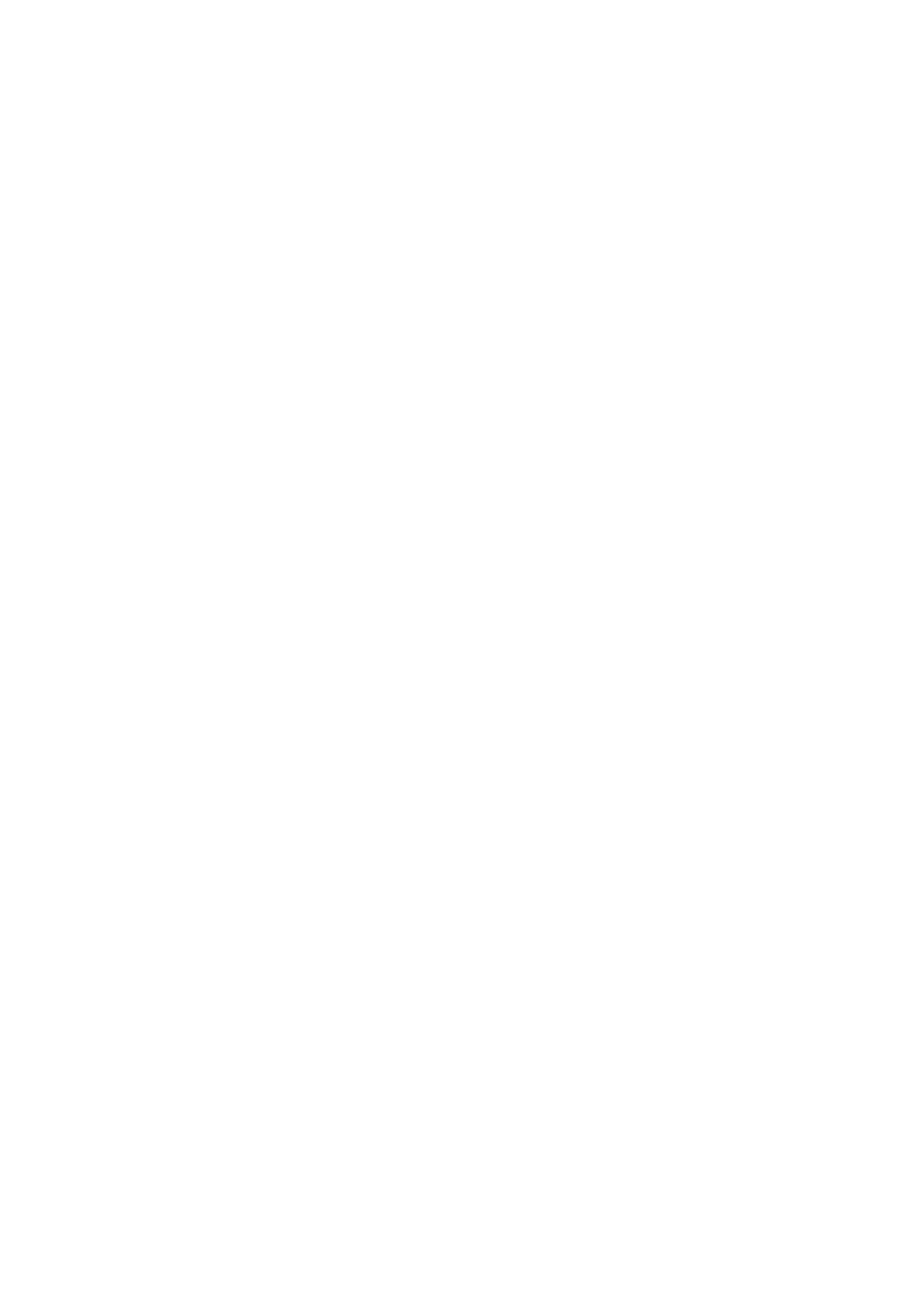*I certify that this public bill, which originated in the Legislative Assembly, has finally passed the Legislative Council and the Legislative Assembly of New South Wales.*

> *Clerk of the Legislative Assembly. Legislative Assembly, Sydney, , 2013*



New South Wales

## **Racing Legislation Amendment Bill 2013**

Act No , 2013

An Act to amend the *Thoroughbred Racing Act 1996* with respect to sanctions for breaches of conditions of registration by racing clubs; and to amend the *Totalizator Act 1997* with respect to totalizator odds.

*I have examined this bill and find it to correspond in all respects with the bill as finally passed by both Houses.*

*Assistant Speaker of the Legislative Assembly.*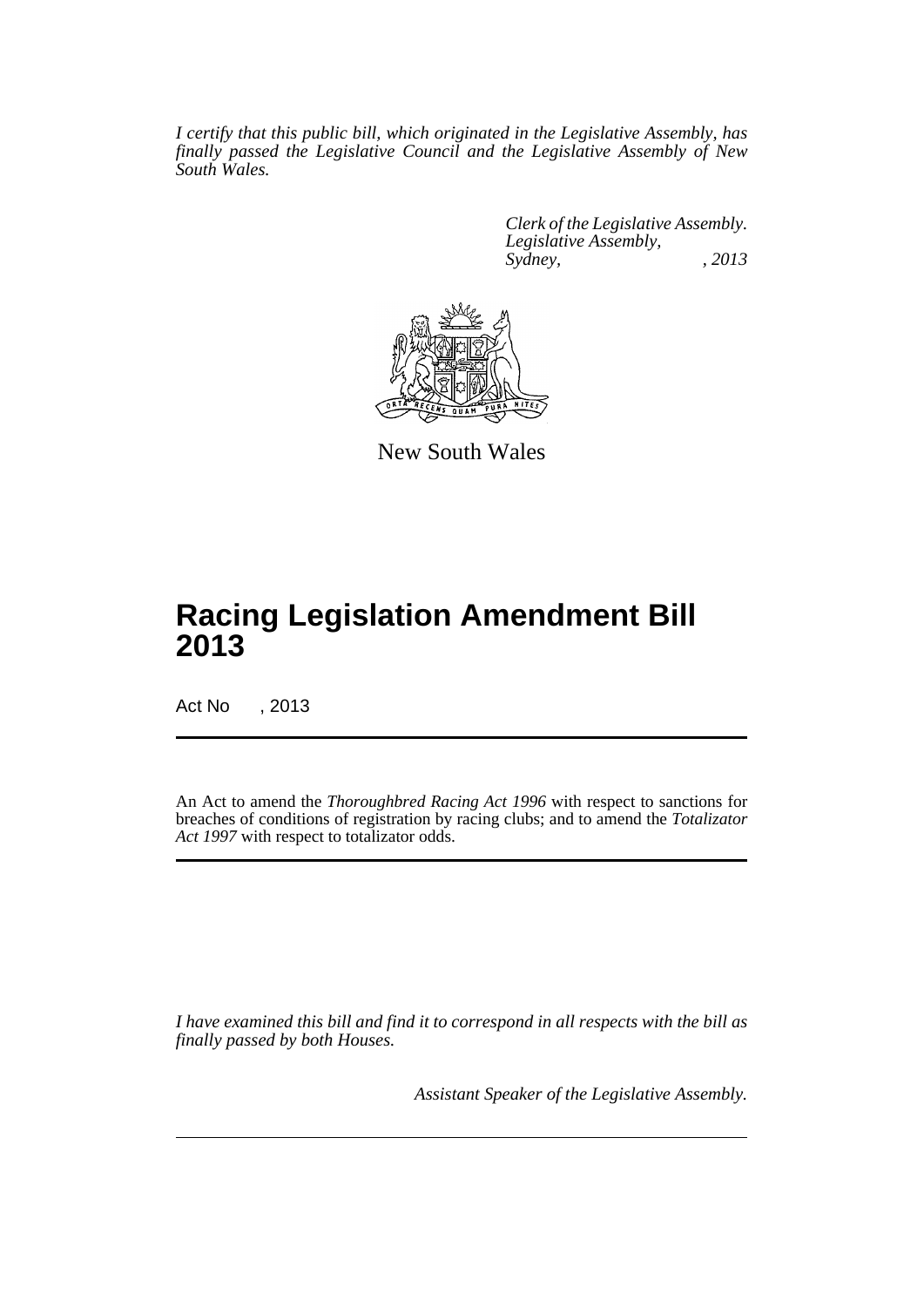## <span id="page-3-0"></span>**The Legislature of New South Wales enacts:**

### **1 Name of Act**

This Act is the *Racing Legislation Amendment Act 2013*.

### <span id="page-3-1"></span>**2 Commencement**

This Act commences on the date of assent to this Act.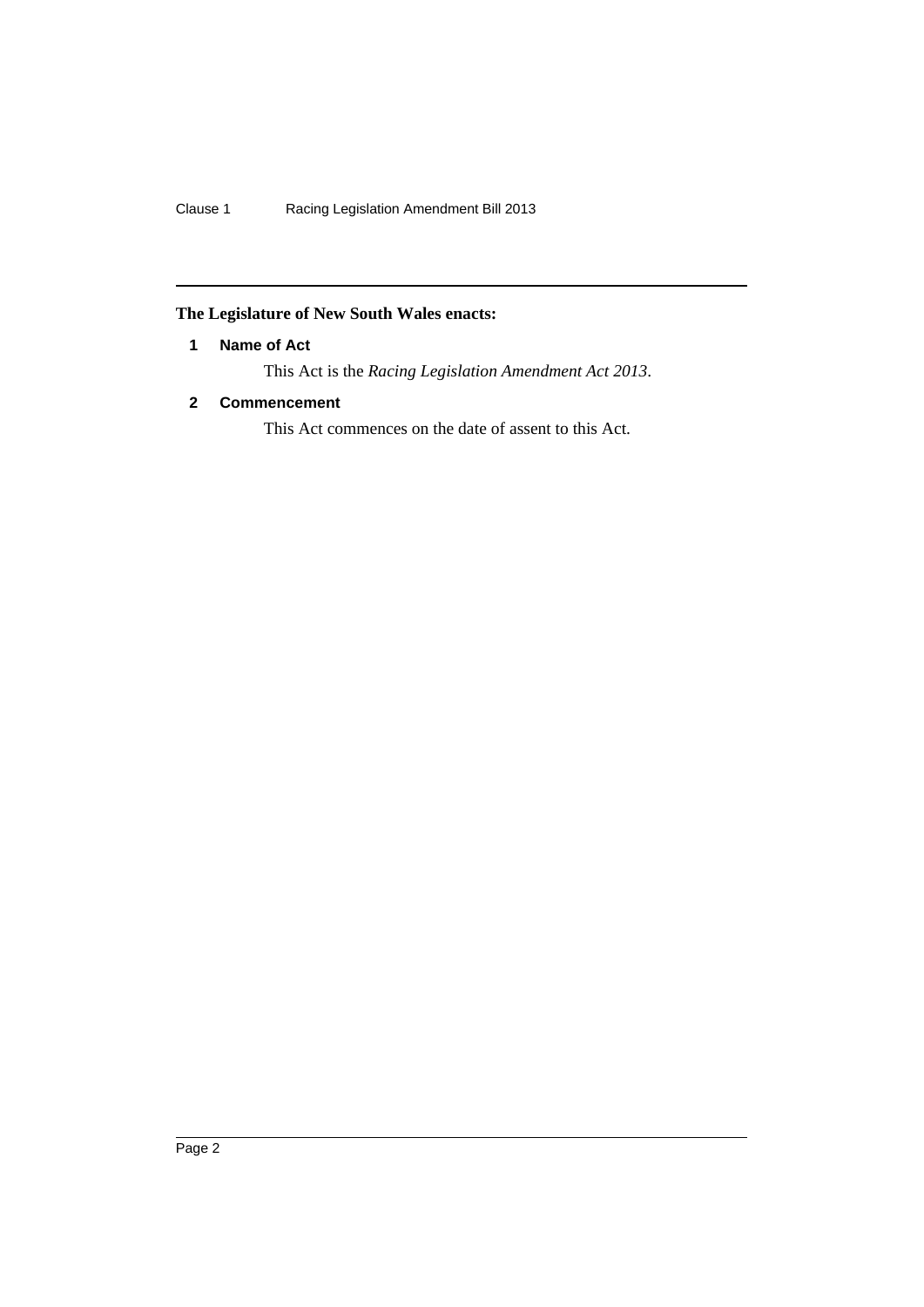Racing Legislation Amendment Bill 2013

Amendment of Thoroughbred Racing Act 1996 No 37 Schedule 1

## <span id="page-4-0"></span>**Schedule 1 Amendment of Thoroughbred Racing Act 1996 No 37**

**[1] Part 2A, Division 1, heading**

Omit the heading. Insert instead:

#### **Division 1 Conditions, minimum standards and directions**

#### **[2] Section 29C Sanctions for non-compliance by race club with conditions, minimum standards and directions**

Insert at the end of section 29C (1) (b):

, or

(c) failed without reasonable excuse to comply with a condition of the registration of the race club (other than a minimum standard set under section 29A).